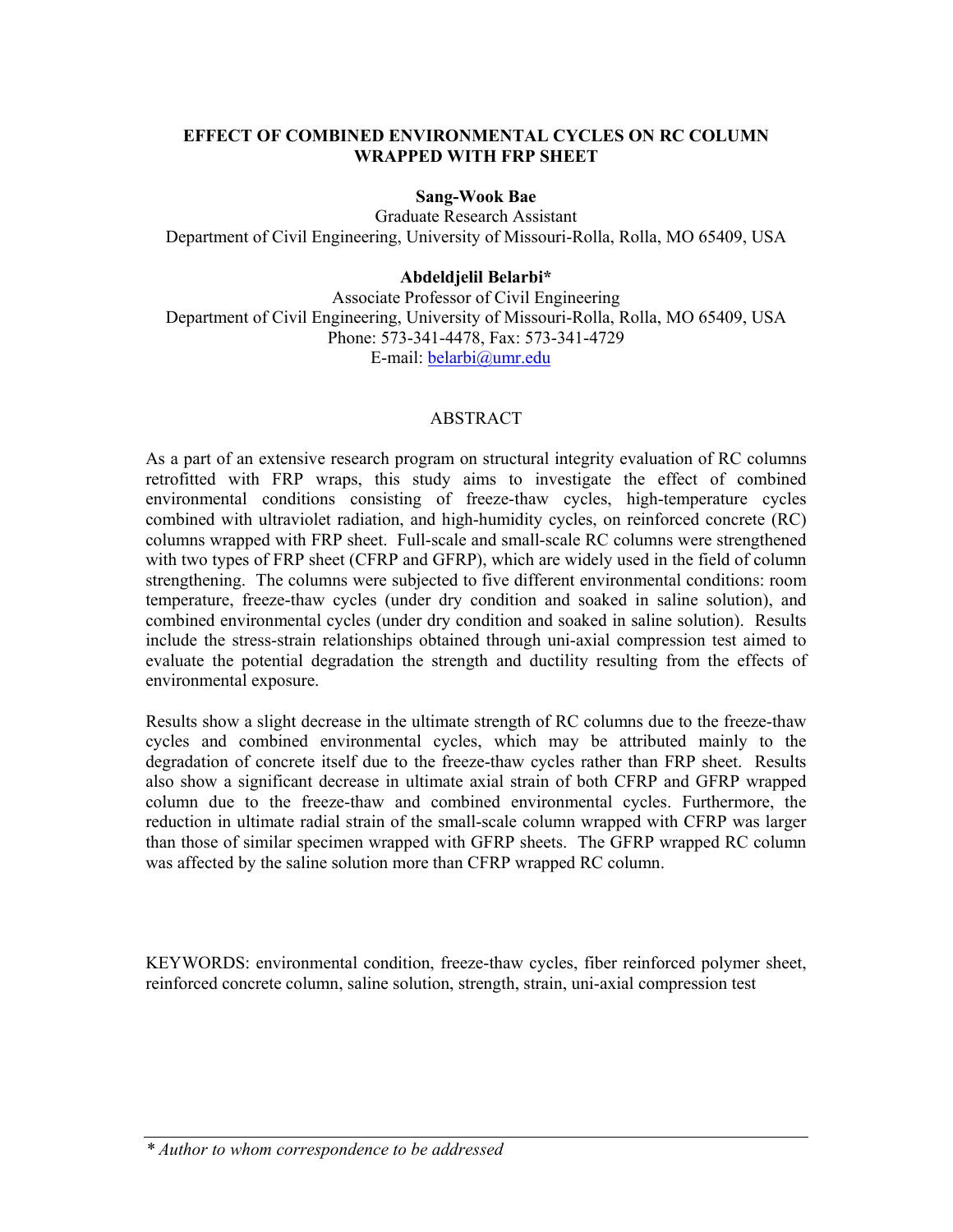## 1. INTRODUCTION

In recent years, FRP composite materials have shown to be an efficient solution for repair and rehabilitation of structurally deficient RC structures. Through full-scale and field tests, application, FRP composite jackets have demonstrated to be effective replacement for the conventional steel jacketing for the seismic retrofit and repair of damaged RC columns [1-3]. In parallel, extensive analytical works have been conducted to estimate the confinement effect of FRP composite on the concrete [4-7]. However, the long-term performance and durability of RC columns strengthened with FRP composite materials is not fully understood

In most cases, RC structures strengthened with FRP sheets are exposed to harsh environments such as wide temperature and humidity fluctuations, rain and snow, and even freeze-thaw conditions, which could be aggravated by the use of deicing salt throughout their service life. Particularly, the subzero temperatures, similar to those frequently seen in North America, in combination with freeze-thaw conditions may result in a significant change in the thermomechanical properties of FRP composite materials. It was shown that unidirectional tensile strength of FRP composite materials could be decreased at low temperatures ranging from - 10 °C to -40 °C probably due to the matrix hardening [8]. It was also reported that although there is a degradation in the ultimate strength and strain of the concrete confined with FRP composite after exposure to freeze-thaw cycle, it might be due to the degradation of exposed concrete itself [9-11]. It was also reported that weathering effect and environmental exposure such as alternating wetting and drying cycles, temperature changes, salt water exposure and exposure to ultraviolet radiation may lead to the deterioration of FRP composite [12].

As a part of an on-going research program on structural integrity evaluation of RC columns retrofitted with FRP wraps, a project was carried out with the primary objective to investigate the effect of combined environmental cycles on RC column wrapped with CFRP and GFRP, which consists of repeated cycles of freeze-thaw, high-temperature and ultraviolet radiation, and high-humidity. Particular focus was on the evaluation of strength and ductility of the FRP strengthened column after combined environmental conditioning though compression tests.

## 2. EXPERIMENTAL PROGRAM

## 2.1 Test Matrix

The test columns are divided mainly into two groups: small-scale RC columns and full-scale RC columns. The experimental parameters include type of FRP sheets and environmental conditioning. As shown in Table [1], a total of 30 small-scale columns are included in this study. Column S-C0-CONT is used as the control specimen, which represents the unwrapped RC column. The other columns were strengthened with two different types of FRP sheet (CFRP and GFRP) and then conditioned under five different environmental cycles: (1) room temperature, (2) freeze-thaw cycles, (3) freeze-thaw cycles and exposure to saline solution, (4) combined environmental cycles (as shown in Fig. [2]), and (5) combined environmental cycles and saline solution. In addition, a total of 6 full-scale columns were tested under similar conditions: (1) room temperature, (2) freeze-thaw cycles, and (3) combined environmental cycles. As listed in Table [1], column identification consists of column size, FRP sheet type and environmental conditioning type: S and F for small-scale and full-scale, respectively; C and G for CFRP and GFRP sheet, respectively; CONT, F/Th and CE for control, freeze-thaw, and combined environmental cycles, respectively. The symbol Na in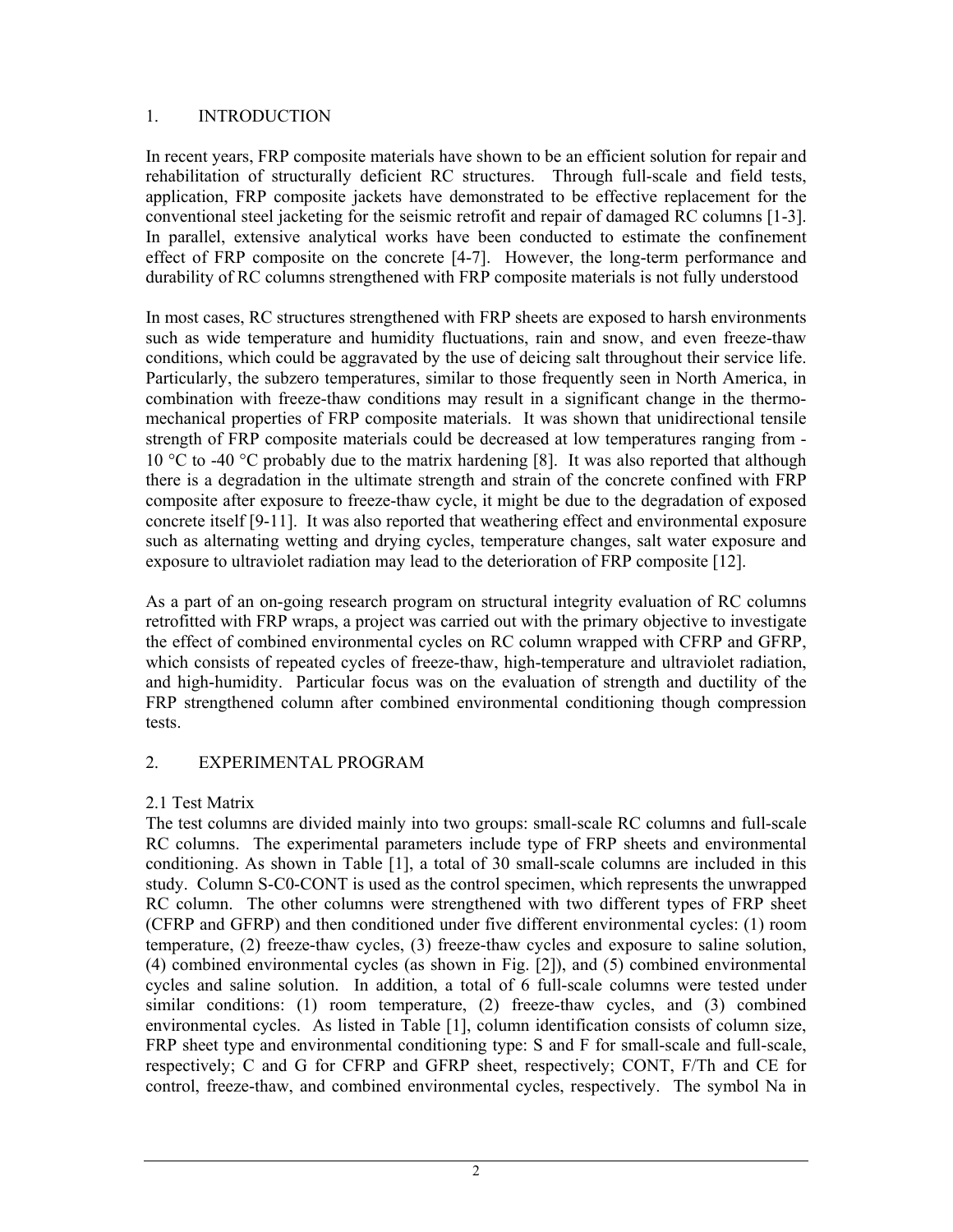the column nomenclature refers to columns soaked in saline solution during the environmental conditioning.

|                    |                 |                     |                    | $1400 \leftarrow 1100 \leftarrow 1000$              |                        |
|--------------------|-----------------|---------------------|--------------------|-----------------------------------------------------|------------------------|
|                    | Specimen        | <b>FRP</b><br>layer | <b>FRP</b><br>type | <b>Description of environmental</b><br>conditioning | Number of<br>specimens |
|                    | S-C0-CONT       | $\theta$            |                    | Control, room temperature                           | 3                      |
|                    | <b>S-C-CONT</b> |                     | <b>CFRP</b>        | Control, room temperature                           | 3                      |
|                    | S-G-CONT        |                     | <b>GFRP</b>        | Control, room temperature                           | 3                      |
| Small-Scale Column | $S-C-F/Th$      |                     | <b>CFRP</b>        | Freeze-thaw cycle                                   | 3                      |
|                    | S-C-CE          |                     | <b>CFRP</b>        | Combined environmental cycle                        | 3                      |
|                    | $S-G-F/Th$      |                     | <b>GFRP</b>        | Freeze-thaw cycle                                   | $\overline{3}$         |
|                    | $S-G-CE$        |                     | <b>GFRP</b>        | Combined environmental cycle                        | 3                      |
|                    | S-C-Na-F/Th     |                     | <b>CFRP</b>        | 3<br>Freeze-thaw cycle and saline solution          |                        |
|                    | S-G-Na-F/Th     | $\mathbf{1}$        | <b>GFRP</b>        | Freeze-thaw cycle and saline solution               |                        |
|                    | S-C-Na-CE       | 1                   | <b>CFRP</b>        | Combined environmental cycle<br>3                   |                        |
|                    |                 |                     |                    | and saline solution                                 |                        |
|                    | Total           |                     |                    |                                                     | 30                     |
|                    | F-C-CONT        | 1                   | <b>CFRP</b>        | Control, room temperature                           |                        |
|                    | F-G-CONT        |                     | <b>GFRP</b>        | Control, room temperature                           |                        |
|                    | $F-C-F/Th$      |                     | <b>CFRP</b>        | Freeze-thaw cycle                                   |                        |
|                    | $F-G-F/Th$      |                     | <b>GFRP</b>        | Freeze-thaw cycle                                   |                        |
|                    | F-C-CE          | 1                   | <b>CFRP</b>        | Combined environmental cycle                        |                        |
| Full-Scale Column  | F-G-CE          |                     | <b>GFRP</b>        | Combined environmental cycle                        |                        |
|                    | Total           |                     |                    |                                                     | 6                      |

#### **Table [1]: Test matrix**

## 2.2 Materials

#### 2.2.1 Concrete

The concrete used for small-scale columns was produced in the laboratory according to the mixture proportion shown in Table [2]. The average compressive strength of the concrete was determined to be 12.24 MPa based on the compression test result of six standard cylinders (152 x 304 mm). Since most of RC structures to be repaired were constructed more than approximately 10 to 20 years ago, the concrete mix design in this study was adapted from the typical mix design with 28 day strength of 24 MPa in bridge construction 20 years ago. However, the resulting strength was very low because of use of different aggregate and additives. The slump and air content were 200 mm and 10 %, respectively. The low compressive strength of the concrete may be due to the high air content in the concrete. All columns were produced of same concrete strength.

The full-scale columns were made of ready-mixed concrete. The average compressive strength of the concrete was determined to be 28.3 MPa based on the compression test result of three standard cylinders.

|      |        |       |                     | Table [2]: Mixture proportion of the concrete (unit: $kg/m3$ ) |                                     |
|------|--------|-------|---------------------|----------------------------------------------------------------|-------------------------------------|
| W/C  | Cement | Water | Coarse<br>aggregate | <b>Fine</b><br>aggregate                                       | <b>Air Entraining</b><br>agent (ml) |
| 0.62 | 291    | 180   | 756                 | 1,081                                                          | 150                                 |

**Table [2]: Mixture proportion of the concrete (unit: kg/m<sup>3</sup> )**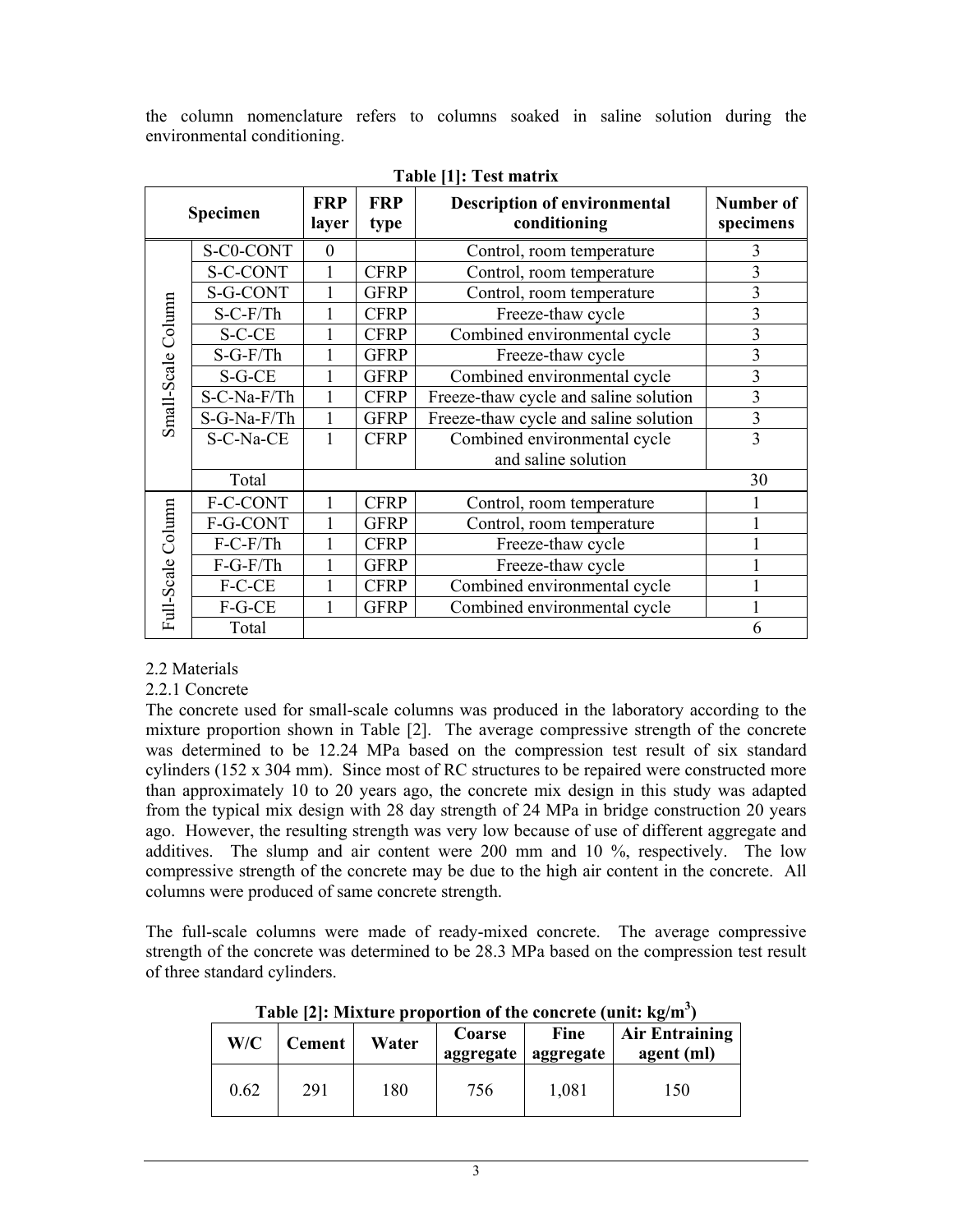# 2.2.2 Reinforcement

No. 3 reinforcing bars (nominal diameter of 9.5 mm) of 400 MPa yield strength was used for longitudinal reinforcement for both small-scale and full-scale columns. Steel wire with diameter of 3.2 mm was used for the spiral reinforcement of small-scale columns while No. 2 reinforcing bar (nominal diameter of 6.4 mm) was used for the spiral reinforcement of fullscale columns.

## 2.2.3 FRP sheet

Two types of FRP sheets, namely Mbrace<sup>TM</sup> CF High Tensile Carbon Fiber and Mbrace<sup>TM</sup> EG900 E-Glass Fiber, were used to wrap and strengthen the columns [13]. The mechanical properties of the FRP are shown in Table [3]. The epoxy-based resin, namely Mbrace<sup>TM</sup> primer and saturant were used for the first coating and for impregnating the dry fibers. The FRP sheets were applied using the wet lay-up technique: First, a coat of primer was applied to ensure a good bond between the sheets and concrete surface and a saturant was used to saturate the fibers and bond them to the concrete surface.

| <b>Fiber Type</b> | <b>Thickness</b><br>(mm) | <b>Table pl. Meetianical properties of FIXI</b> succes<br>Design strength<br>(MPa) | Design strain<br>(mm/mm) | <b>Young's Modulus</b><br>(GPa) |
|-------------------|--------------------------|------------------------------------------------------------------------------------|--------------------------|---------------------------------|
| Carbon (CFRP)     | 0.16                     | 3,790                                                                              | 0.017                    | 227                             |
| Glass (GFRP)      | ).35                     | .520                                                                               | 0.021                    | 72.4                            |

**Table [3]: Mechanical properties of FRP sheets** 

## 2.3 Specimen detail and test setup

# 2.3.1 Small-scale columns

The diameter of the small-scale columns was 152 mm and the height was 457 mm. Three deformed reinforcing bars with a nominal diameter of 9.5 mm were used for longitudinal reinforcement (reinforcement ratio ρ was selected to be around 0.012) while steel wire with the diameter of 3.2 mm was used for the spiral reinforcement. The spacing of the spiral reinforcement was 25.4 mm. The schematic of the small-scale column details and test setup are presented in Fig. [1]-(a).

All the specimens were tested under uni-axial compression. The load was applied using hydraulic universal testing machine at a constant loading rate of approximately 0.2 MPa/sec. Two Linear variable differential transducers (LVDT) were used to measure the longitudinal deformation. The gage length of the LVDT was approximately 305 mm covering two-thirds of the length of the column. To monitor the radial strain of the specimen, strain gages were attached to the surface of the FRP sheet at the mid-height of the specimen.

FRP sheets were applied using wet-lay up technique along the height of the column. The fibers were oriented at 90 degree relative to the primary vertical axis of the column. Additional CFRP sheet strips having a width of 51 mm were applied to the top and bottom end of the column to provide additional confinement and to avoid the column edge failure. Sulfa capping was applied on the top and bottom surfaces prior to testing.

## 2.3.2 Full-scale columns

As shown in Fig. [1]-(b), full-scale column consisted of circular cross-section in the middle test region and larger square concrete block at both ends. The concrete blocks were included to avoid failure at end of column and simulate the case of existing foundation or bridge cap. The diameter of the cross-section was 203 mm with a column length of 914 mm.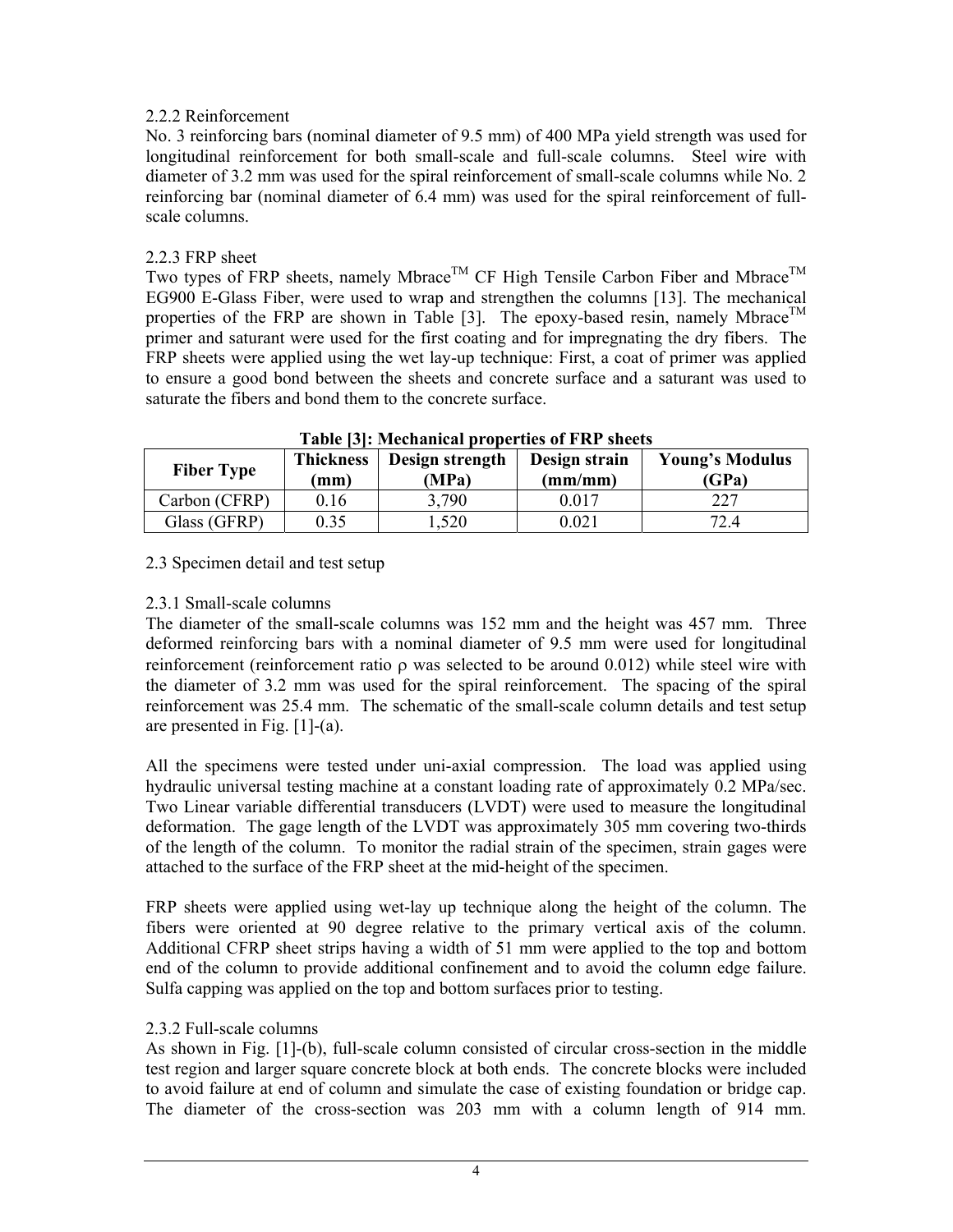Longitudinal reinforcement was made of No. 3 reinforcing rebar (nominal diameter of 9.5 mm) of 400 MPa yield strength and transverse reinforcement was made of steel wire with the diameter of 6.4 mm. The spacing of the spiral reinforcement was 51 mm. String transducers were used to measure the longitudinal deformation. Having a gage length of 762 mm. To monitor the radial strain of the column, strain gages were also attached to the surface of the FRP sheet at the mid-height of the column.



**Fig. [1]: Details of test-columns and test setup (unit: mm)**

## 2.4 Combined environmental cycles

The combined environmental cycles shown in Fig. [2] describes the equivalent of a one-year cycle, which consists of four different temperature ranges representing the seasonal changes. The described environmental cycles are apparently more severe than the average temperature in North America and the tests are designed to simulate a more severe situation. The combined environmental cycles were repeated 10 times in order to simulate 10 years of out door exposure. However, it should be noted that accelerated shorter cycles usually cause more severe result, thus it could be assumed that this combined environmental cycles simulate a larger period than the 10 years.



**Fig. [2]: Combined environmental cycles** 

In Fig. [2], the freeze-thaw cycles consisted of one-hour freeze at -18°C, one-hour thaw at 10°C, and 30 min. ramping up and down. The high temperature cycles consisted of one-hour low temperature of 27°C, one-hour high temperature of 50°C, and 20 min. ramping up and down. Ultraviolet radiation was applied during the high temperature cycles. The ultraviolet lamps positioned in the environmental chamber exposed the columns to an irradiance of 6.80 x  $10^{-2}$  W/cm<sup>2</sup> in a spectral band of 300-800 nm. The high humidity cycle consisted of 20min. 60 % R.H. at 16°C, 20-min. 100 % R.H. at 27°C, and 30 min. ramping up and down.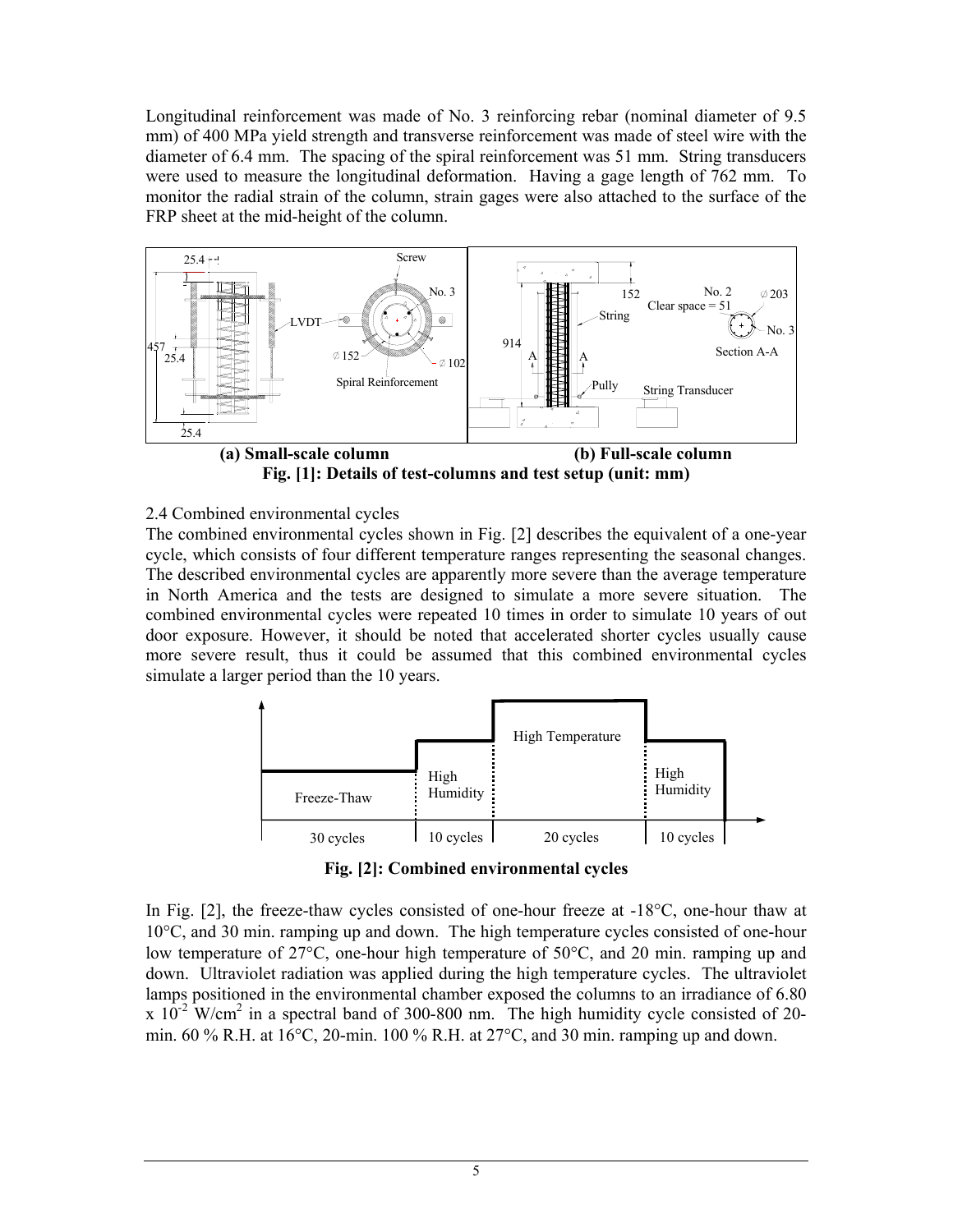#### 3. TEST RESULTS AND DISCUSSIONS

All columns were tested in concentric compression and the generated stress-strain relationships are shown in Figs. [3] through [8]. The ultimate strength and deformations of all columns are presented in Table [4]. This table includes also the respective comparison of the environmentally conditioned columns in terms of ratios of the ultimate strength and deformation of all tested columns to those of their control columns.

#### 3.1 Ultimate strength

As shown in Table [4], the ultimate strength of the small-scale columns wrapped with CFRP sheet was decreased slightly due to the freeze-thaw cycles. The ultimate strength of the control column S-C-CONT is 40.5 MPa while that of column S-C-F/Th is 38.1 MPa, which is just 6 % less than that of that of control specimen S-C-CONT. For the GFRP wrapped smallscale column, the decrease in ultimate strength due to the freeze-thaw cycle is minimal. The ultimate strength is 40.1 MPa and 39.6 MPa for control column S-G-CONT and column S-G-F/Th, respectively.

The effect of the application of the saline solution during the freeze-thaw cycles on the columns wrapped with CFRP is not significant based on the comparison between column S-C-F/Th and S-C-Na-F/TH. The ultimate strength of column S-C-Na-F/Th is 37.7 MPa, which is very close to that of the column S-C-F/Th. The decrease in ultimate strength of GFRP wrapped column due to the saline solution is noticed from the comparison between column S-G-F/Th and S-G-Na-F/Th. The ultimate strength of the column S-G-Na-F/Th is 37.9 MPa, which is 95 % of that of the column S-G-CONT.

|             |             | <b>Ultimate strength</b> |                                   | Ultimate axial strain                     |                                                                | Ultimate radial strain     |                                                         |
|-------------|-------------|--------------------------|-----------------------------------|-------------------------------------------|----------------------------------------------------------------|----------------------------|---------------------------------------------------------|
|             | Specimen    | $f'_{c}$ (MPa)           | $f'_c/$<br>$f'$ <sub>c.CONT</sub> | $\epsilon_{\rm u,a}$ (x10 <sup>-6</sup> ) | $\epsilon_{\rm u,a}$<br>$\sqrt{\varepsilon_{\text{u,a,CONT}}}$ | $\epsilon_{u,r}(x10^{-6})$ | $\epsilon_{\rm u.r}$<br>$\sqrt{\varepsilon_{u,r,CONT}}$ |
|             | S-C0-CONT   | 15.7                     | 1.0                               | 29416                                     | 1.0                                                            | 622                        | 1.0                                                     |
|             | S-C-CONT    | 40.5                     | 1.0                               | 34617                                     | 1.0                                                            | 15320                      | 1.0                                                     |
| S           | $S-C-F/Th$  | 38.1                     | 0.94                              | 25042                                     | 0.72                                                           | 5258                       | 0.34                                                    |
| Column      | S-C-Na-F/Th | 37.7                     | 0.93                              | 26500                                     | 0.77                                                           | 7220                       | 0.47                                                    |
|             | S-C-CE      | 36.9                     | 0.91                              | 26125                                     | 0.76                                                           | 9435                       | 0.62                                                    |
|             | S-C-Na-CE   | 36.7                     | 0.91                              | 25208                                     | 0.73                                                           | 7999                       | 0.52                                                    |
| Small-Scale | S-G-CONT    | 40.0                     | 1.0                               | 36292                                     | 1.0                                                            | 13576                      | 1.0                                                     |
|             | $S-G-F/Th$  | 39.6                     | 0.99                              | 29458                                     | 0.81                                                           | 13010                      | 0.96                                                    |
|             | S-G-Na-F/Th | 37.9                     | 0.95                              | 25750                                     | 0.71                                                           | 11010                      | 0.81                                                    |
|             | S-G-CE      | 40.9                     | 1.02                              | 39500                                     | 1.09                                                           | 14159                      | 1.04                                                    |
|             | F-C-CONT    | 47.7                     | 1.0                               | 8650                                      | 1.0                                                            | 6788                       | 1.0                                                     |
| Columns     | $F-C-F/Th$  | 47.7                     | 1.0                               | 9633                                      | 1.13                                                           | 6869                       | 1.01                                                    |
|             | F-C-CE      | 47.9                     | 1.0                               | 11250                                     | 1.30                                                           | 6434                       | 0.96                                                    |
| Scale       | F-G-CONT    | 50.1                     | 1.0                               | 13533                                     | 1.0                                                            | 9941                       | 1.0                                                     |
|             | $F-G-F/Th$  | 49.7                     | 0.99                              | 13950                                     | 1.03                                                           | 12390                      | 1.24                                                    |
| Ē           | $F-G-CE$    | 45.3                     | 0.90                              | 10683                                     | 0.79                                                           | 7671                       | 0.77                                                    |

| Table [4]: Summary of test results |
|------------------------------------|
|------------------------------------|

The effect of combined environmental cycles on the degradation of ultimate strength of small-scale column wrapped with CFRP sheet is more evident than that of freeze-thaw cycle (comparing columns S-C-CE and S-C-F/Th.). The ultimate strength of column S-C-CE is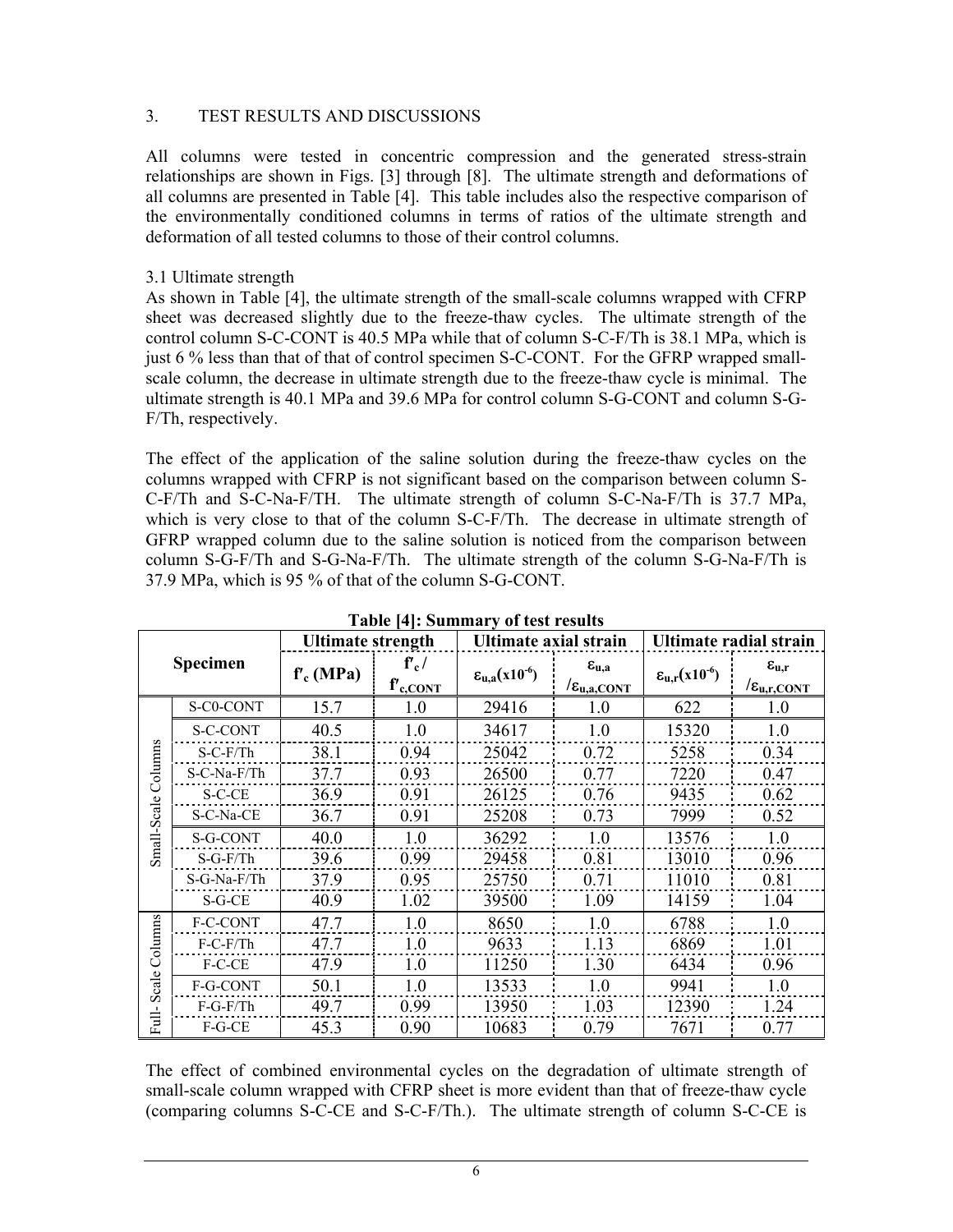36.9 MPa, which is 91 % of that of control column S-C-CONT, while the ultimate strength of column S-C-F/Th is 38.1 MPa, which is 94 % of that of control column S-C-CONT. However, this trend is not observed for small-scale columns wrapped with GFRP sheets if comparing S-G-CE and S-G-F/Th. The ultimate strength of column S-G-CE is slightly higher than that of column S-G-F/Th and that of control column S-G-CONT. This could be attributed to the fact that concrete strength of column S-G-CE is higher than that of column S-G-CONT and S-G-F/Th. In order to study the effect of the saline solution, during the combined environmental cycles, column S-C-Na-CE was soaked in a 5 % NaCl solution. The results show no effect of saline solution, that is the ultimate strength of column S-C-Na-CE is 36.8 MPa, which is almost the same of that of column S-C-CE.

For the case of full-scale columns, the change in ultimate strength due to both freeze-thaw cycles and the combined environmental cycles is not significant except for the case of column F-G-CE. Considering the difference between the compressive strength of concrete used for small-scale columns and that of concrete used for full-scale columns, small-scale columns would be more susceptible to freeze-thaw and the combined environmental cycles due to low quality of the concrete itself. Furthermore, none of the concrete in the test region of the fullscale columns was directly exposed to freeze and thaw due to the existing larger concrete blocks at the ends of the column and FRP sheet were wrapped all around the test region. As for small-scale columns, concrete was directly exposed to freeze and thaw at both ends of columns. Thus it could be hypothesized that in the case of small-scale columns if concrete itself showed no degradation, the FRP strengthened system would not be affected by the freeze-thaw and/or combined environmental cycles, and the ultimate strength of the system would not decrease.

#### 3.2 Ductility

The axial stress-strain relationship of small-scale column wrapped with CFRP sheet is presented in Fig. [3]. In this figure, it is shown that the ultimate axial strain is decreased due to the freeze-thaw and combined environmental cycles. The ultimate strains of column S-C-F/Th and S-C-Na-CE are just 72 % and 73 %, respectively, as compared to the strain of the control column S-C-CONT. The effect of the saline solution on the change of ultimate strain is not observed.



**Fig. [3]: Axial Stress-strain curves of small-scale columns wrapped with CFRP sheet** 

The radial stress-strain relationships of small-scale columns wrapped with CFRP sheet are presented in Fig. [4]. The decrease in radial ultimate strain of small-scale column wrapped with CFRP sheet due to the freeze-thaw and combined environmental cycles is somewhat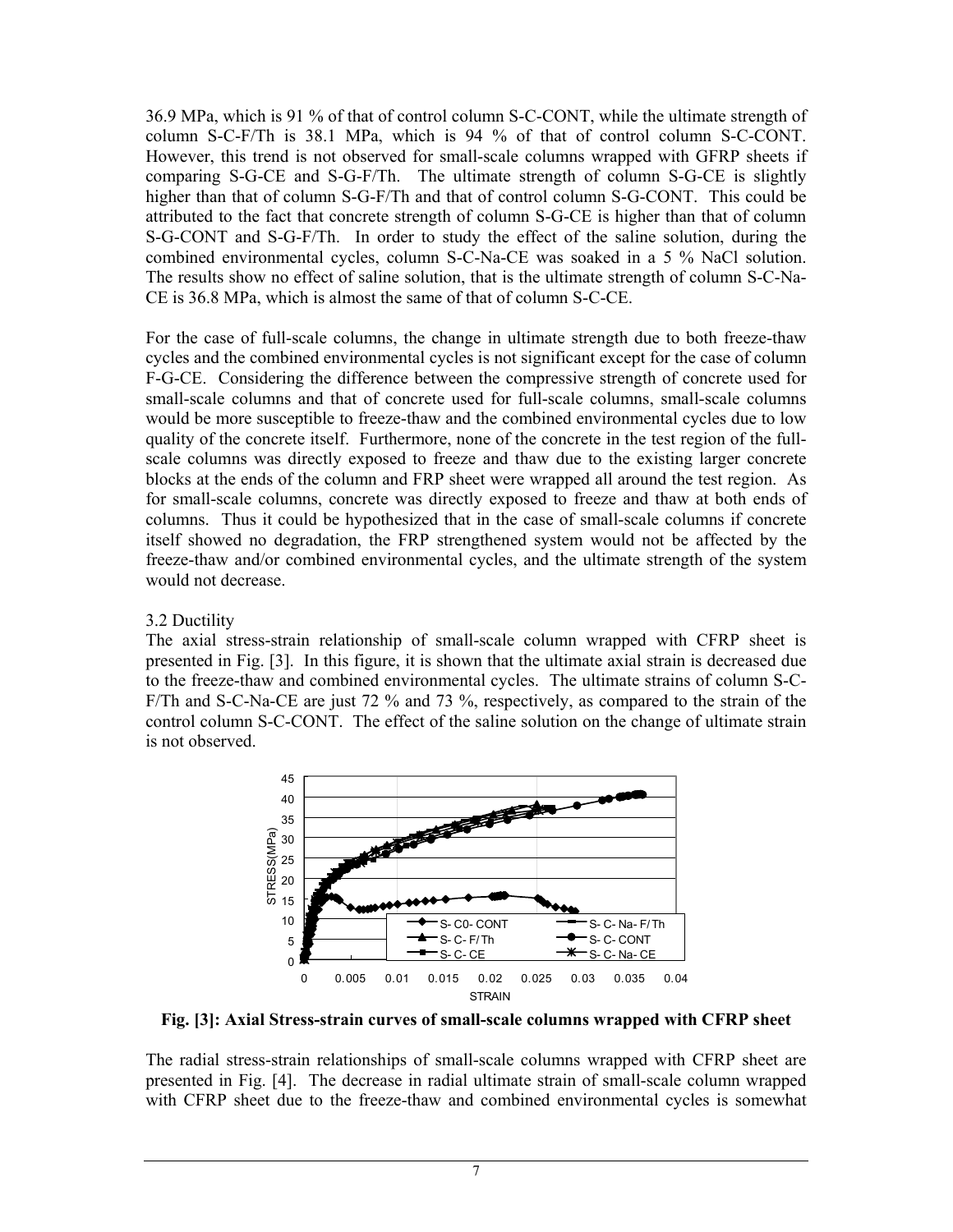very significant. The axial stress-strain relationship of the small-scale columns wrapped with GFRP sheet is presented in Fig. [5]. The ultimate axial strain shows reduction due to freezethaw cycle and the presence of saline shows additional reduction. From Table [4], the ultimate strain of column S-G-CONT, S-G-F/Th and S-G-Na-F/Th are  $36,292 \times 10^{-6}$ , 29,458  $x10^{-6}$ and  $25,750x10^{-6}$ , respectively.



**Fig. [4]: Radial stress-strain curves of small-scale columns wrapped with CFRP sheet**



**Fig. [5]: Axial stress-strain curves of small-scale columns wrapped with GFRP sheet** 

The radial stress-strain relationships of small-scale columns wrapped with GFRP sheet is presented in Fig. [6]. Like the change of the axial strain, the ultimate radial strain was slightly decreased due to the freeze-thaw and/or saline solution. From Table [4], the ultimate radial strain of column S-G-CONT, S-G-F/Th and S-G-Na-F/Th are  $13,576 \times 10^{-6}$ ,  $13,010 \times$  $10^{-6}$ and 11,010 x  $10^{-6}$ , respectively.

The stress-strain relationships of the full-scale columns wrapped with CFRP sheet is presented in Fig [7]. The figure shows that neither the ultimate axial strain nor the radial strain were affected by freeze-thaw and/or combined environmental cycles. Fig. [8] shows the stress-strain relationships of the full-scale columns wrapped with GFRP sheets. Similarly, this figure shows no significant change in the ultimate axial strain due to exposure to the freeze-thaw cycles. However, slight increase in ultimate radial strain was observed due to the freeze-thaw cycles, which could be attributed to variability in test measurement. As for column F-G-CE, all the values are significantly smaller than those of all the other GFRP strengthened full-scale columns, which may be explained by the failure resulting from the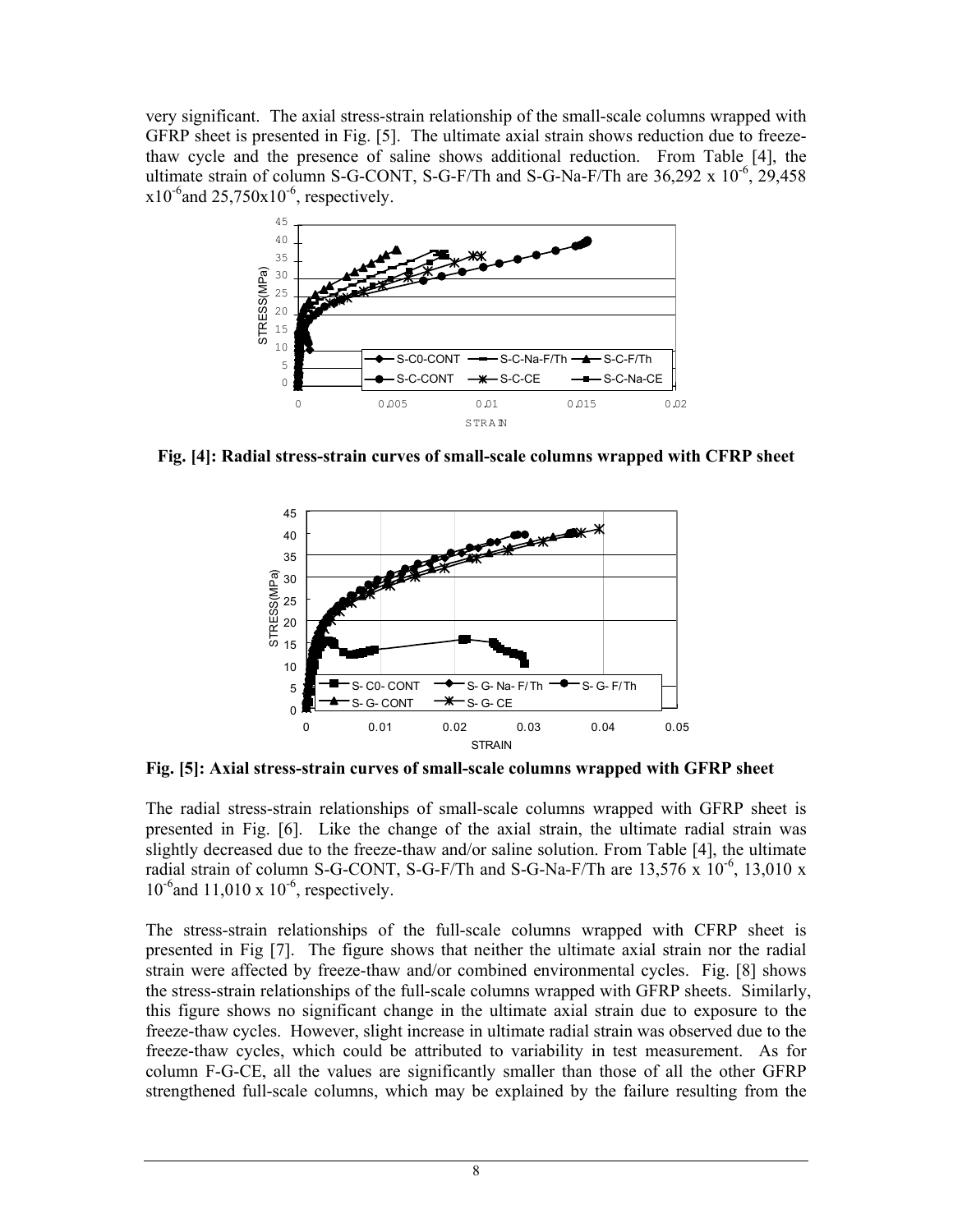slight eccentricity of applied compression load. Thus, the failure occurred in the test region at a slightly lower applied load than expected.



**Fig. [6]: Radial stress-strain curves of small-scale columns wrapped with GFRP Sheet**



**Fig. [7]: Stress-strain curves of full-scale columns wrapped with CFRP sheet**



**Fig. [8]: Stress-strain curves of full-scale columns wrapped with GFRP sheet**

Overall, it was found that there is no significant difference between the effects of freeze-thaw cycles and the effects of combined environmental cycles on the degradation of RC columns wrapped with FRP sheets.